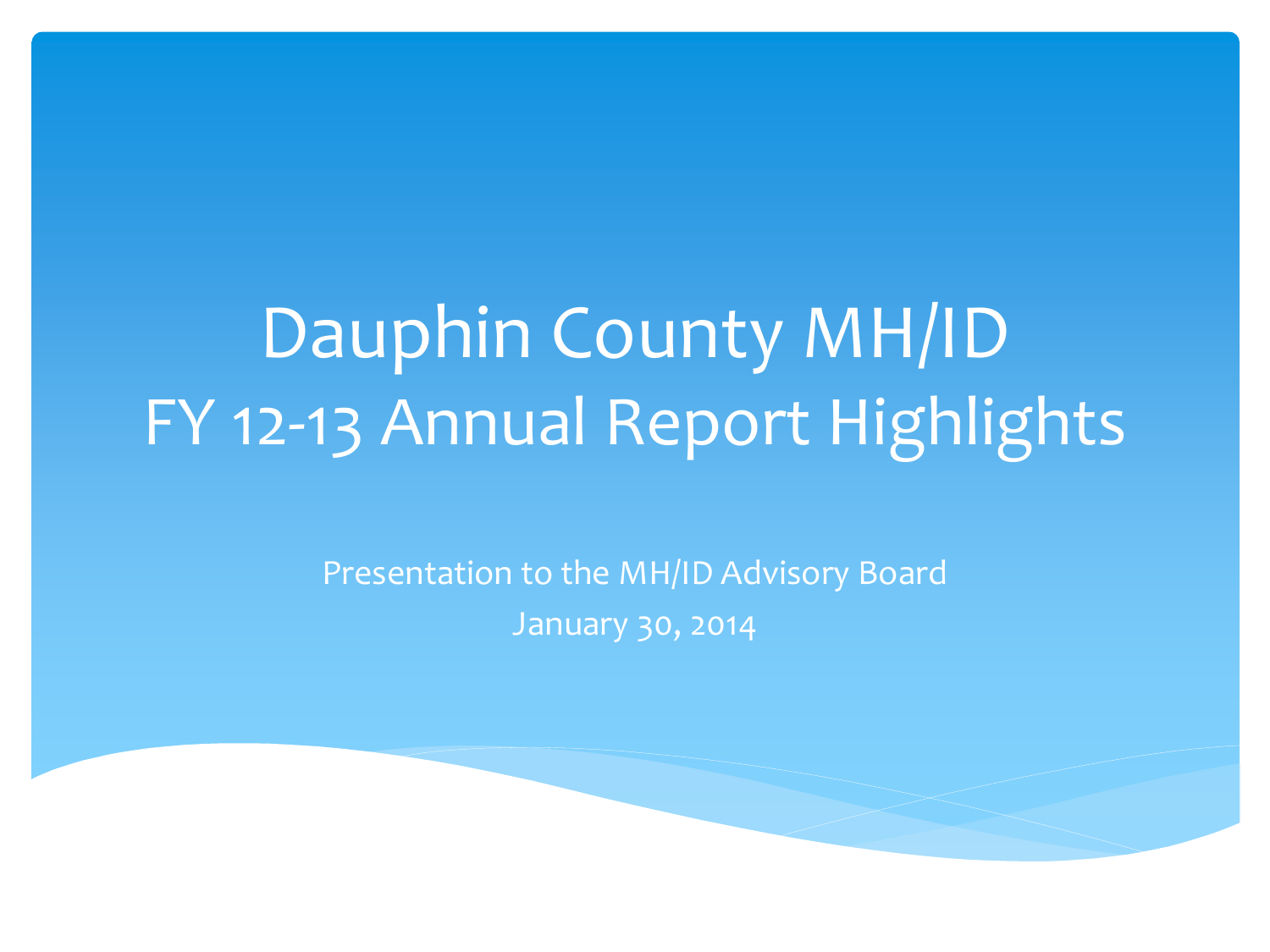### Executive Summary

- \* In FY 12/13, we faced the largest single year reduction in funding for services and supports in the community MH/ID system since the passage of the MH/ID Act of 1966.
- Our program funding was reduced by approximately \$2.1 million in MH and ID programs, impacting the quantity and types of services we could provide to our residents and their families.
- Participated in the Human Services Block Grant, which allowed us to leverage funds from the Block Grant to support MH/ID and HAP.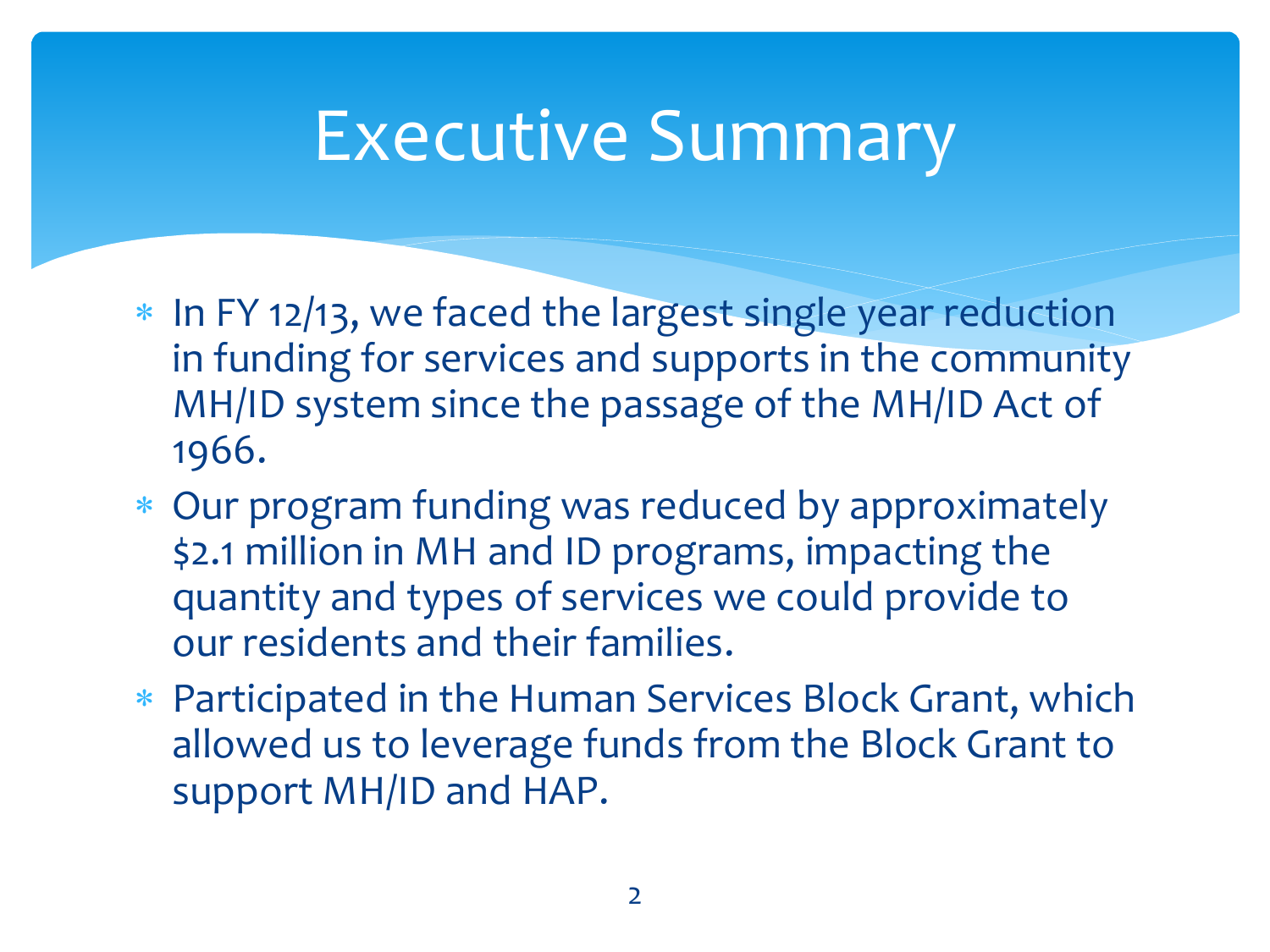# Persons Served and Funding

| <b>PERSONS SERVED</b><br><b>FY 09-10</b><br><b>PROGRAM AREA</b> |                                         | <b>PERSONS SERVED</b><br>FY 10-11      | <b>PERSONS SERVED</b><br>FY 11-12      | <b>PERSONS SERVED</b><br>FY 12-13 |                 |
|-----------------------------------------------------------------|-----------------------------------------|----------------------------------------|----------------------------------------|-----------------------------------|-----------------|
| <b>Mental Health</b>                                            |                                         | 4,736                                  | 4,769                                  | 4,495                             | 4,634           |
|                                                                 | <b>Intellectual Disabilities</b><br>926 |                                        | 1,028                                  | 1,078                             | 913             |
| <b>Early Intervention</b>                                       | 526                                     |                                        | 573                                    | 707                               | 705             |
| <b>Crisis Intervention</b>                                      | 3,346                                   |                                        | 3,422                                  | 3,493                             | 3,344           |
| <b>Total</b>                                                    | 9,534                                   |                                        | 9,792                                  | 9,773                             | 9,596           |
| <b>PROGRAM</b><br><b>AREA</b>                                   |                                         | <b>EXPENDITURES</b><br><b>FY 10-11</b> | <b>EXPENDITURES</b><br><b>FY 11-12</b> | <b>EXPENDITURES</b><br>FY 12-13   | <b>% CHANGE</b> |
| <b>MH</b>                                                       | \$19,264,500                            |                                        | \$19,167,493                           | \$17,678,639                      | $(-8%)$         |
| ID                                                              | 3,807,968<br>\$                         |                                        | \$3,826,813                            | \$3,364,950                       | $(-12%)$        |
| EI                                                              | \$1,563,637                             |                                        | \$1,761,937                            | \$1,756,448                       | $0\%$           |
| <b>County Match</b>                                             | \$                                      | 799,440                                | \$882,699                              | \$884,144                         | $0\%$           |
| <b>Grants/Other</b>                                             | $\zeta$                                 | 991,982                                | \$1,207,855                            | \$1,157,441                       | $(-4%)$         |
| <b>TOTAL</b>                                                    |                                         | \$26,427,527                           | \$26,846,797                           | \$24,841,622                      | $(-7%)$         |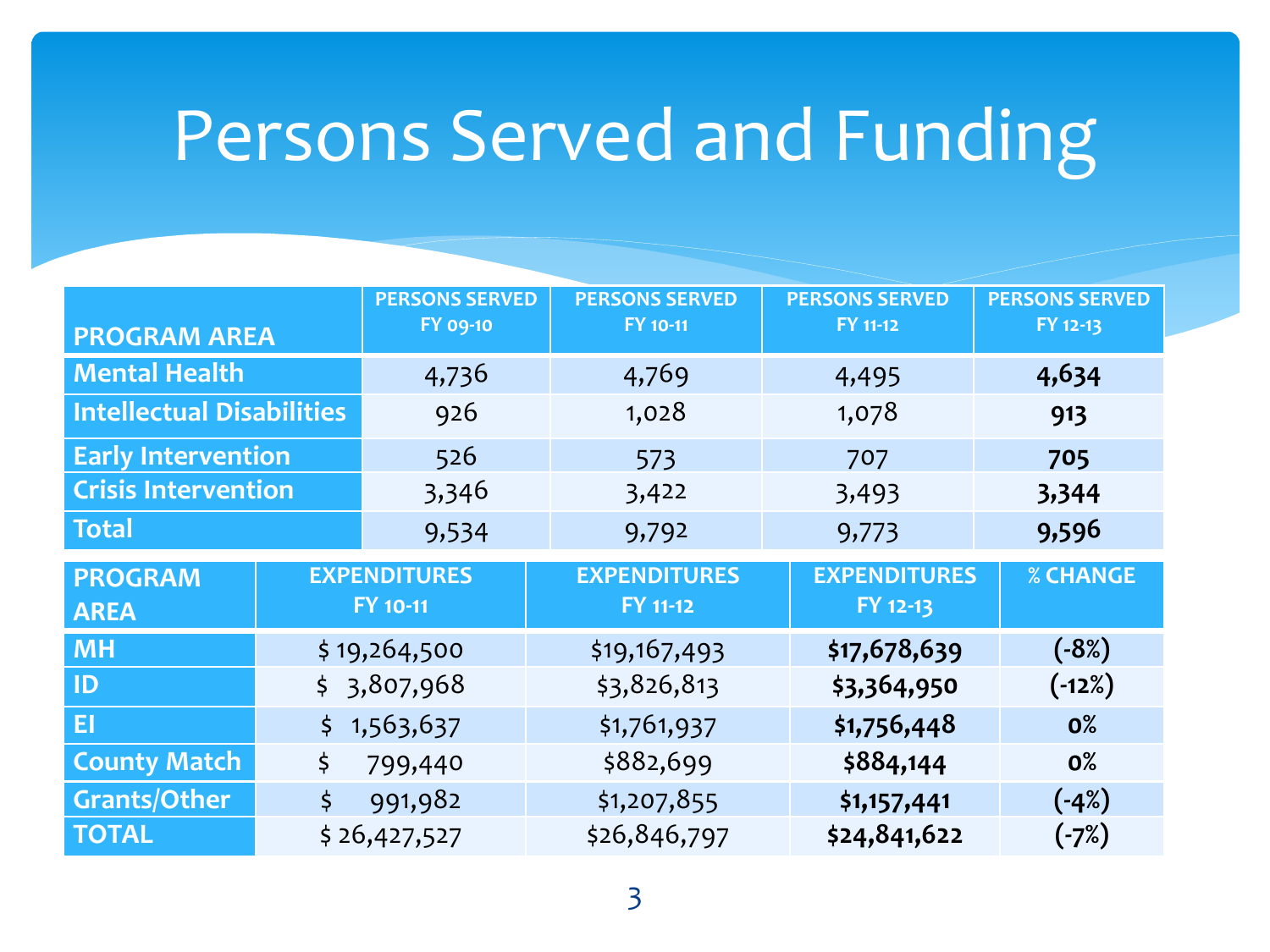# *Intellectual Disabilities Program Challenges*

- Limited waiver opportunities to serve new persons in need of ID services.
- Late notice of initiative funding to address the service needs of 2013 graduates at the time of graduation.
- Changes to rates set by the Office of Developmental Programs resulted in a reluctance of some providers to risk expand or startup of new services.
- The population of individuals living in residential settings is aging, requiring planning for long and short-term medical admissions, aging in place opportunities, and long and shortterm admissions to a long-term care facility.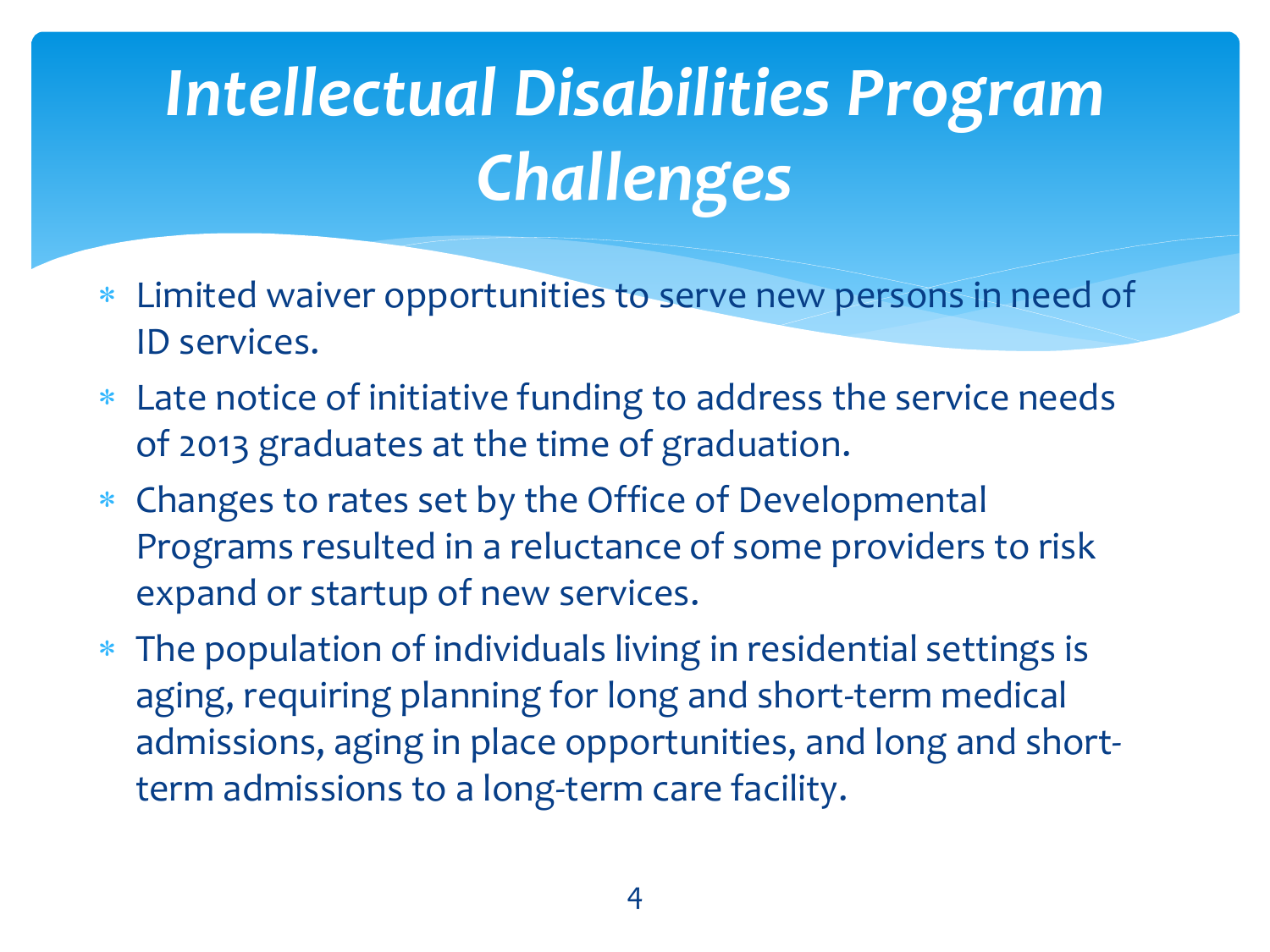# *Intellectual Disabilities Program Successes*

- Services were offered to all 26 eligible students who graduated in June 2013 and to over 100 individuals from the Emergency PUNS .
- Added three new providers for residential, adult developmental training, respite, habilitation, companion, and nursing services.
- 60 individuals live in a Life Sharing home, created 4 new options.
- Two diversion beds to divert people from ERs or as a step down from a community psychiatric hospitals established with two local providers.
- Collaboration with cross-system partners addressing children returning to the community from a Residential Treatment Facility. The crosssystems group also enhances the communities' understanding of young children with autism and ID and the stressors impacting their family.
- Conjoint efforts among ID and MH partners to increase understanding of both systems and how to work together to meet the needs of people with a dual diagnosis of intellectual disability and mental health.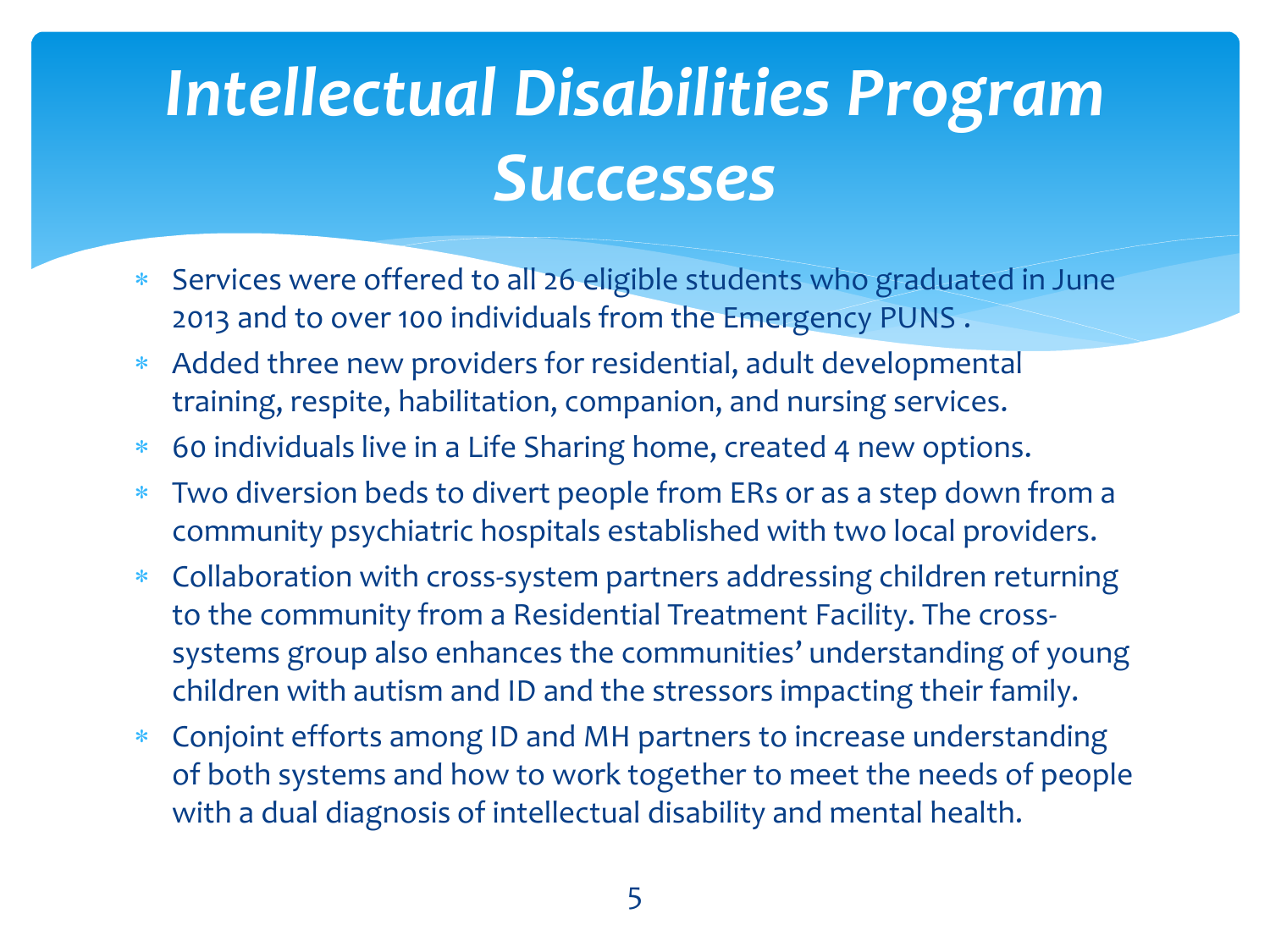# Employment 1 st Initiative

- Focus on developing working partnerships with local school districts. Transition-age students were targeted to receive information about preparing for adult life, work, and the ID system.
- Base dollars funded employment programs targeting working age students to 6 providers for job shadowing, customized employment, discovery services, resume building, community awareness and job support over the summer months.
- Staff conducted outreach to small businesses in the Dauphin County community to inform them of the benefits and opportunities to employ folks with ID. An increasing number of businesses are taking the lead in this endeavor.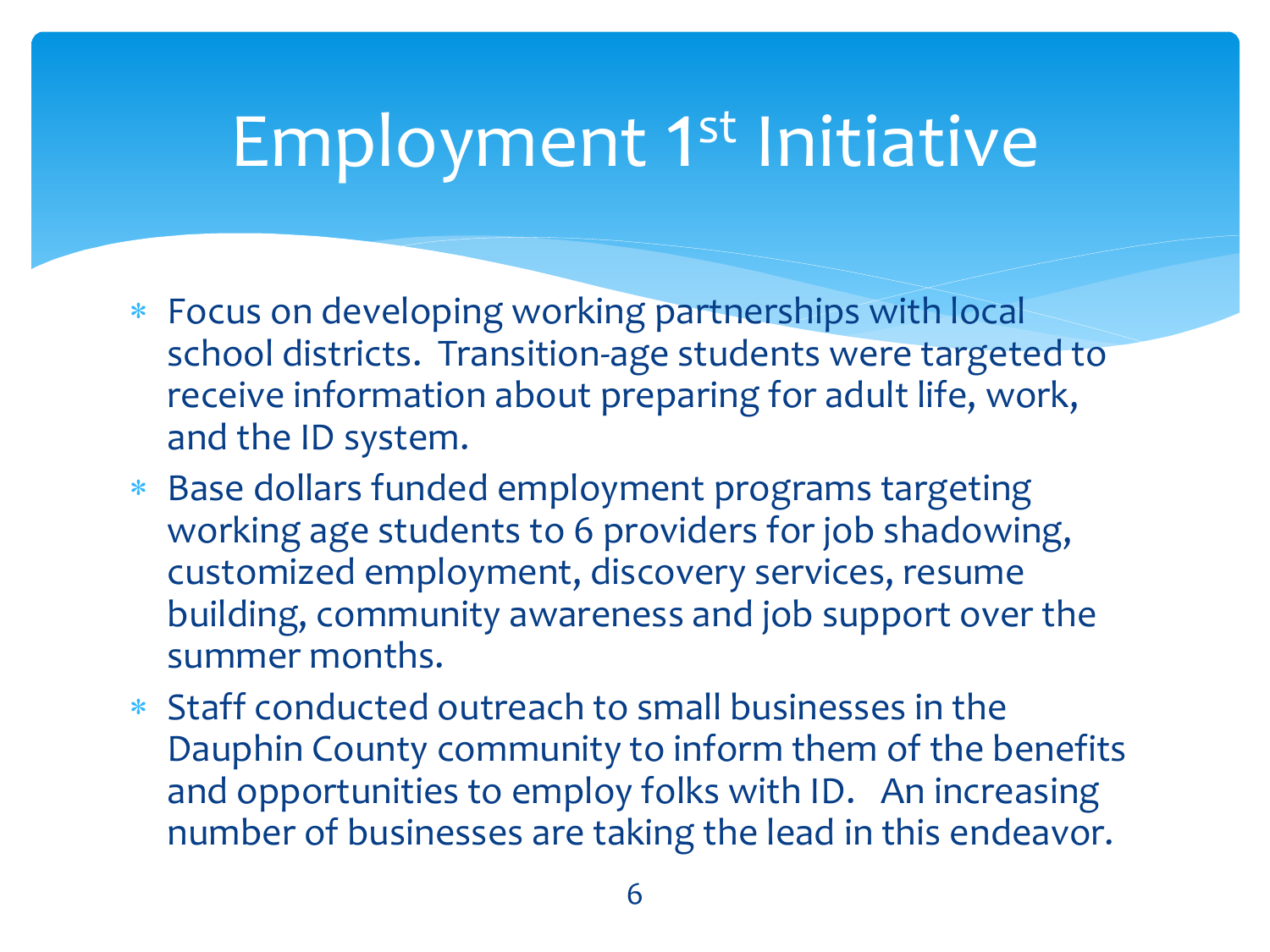# ID Program Data



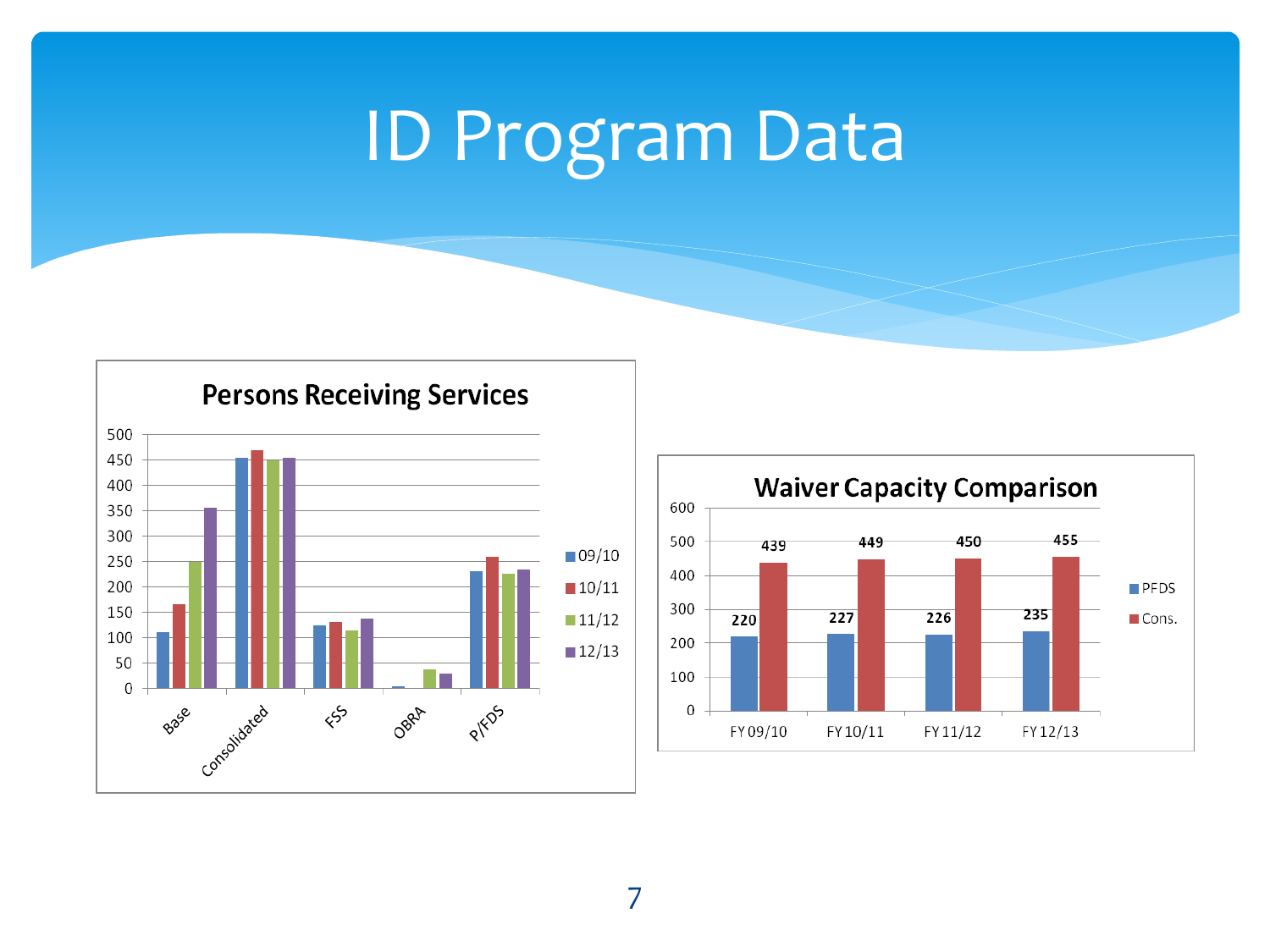# Early Intervention Program Challenges and Successes

 Children in Dauphin County are at high risk for school failure. EI program offers information on early childhood education resources to the families of children at the highest risk for developmental delay, as well as to other primary referral sources who work with these families.

#### Served children in all high risk areas of the County:

- Northern Dauphin communities went from 44 children Active with Plan in FY11/12 to 49 children Active with Plan in FY 12-13.
- Harrisburg City communities dropped from 348 active children in FY 11-12 to  $333$  active children in FY 12-13.
- OCDEL State Validation: areas cited for improvement during the EI program's Verification Review in 2011 were "validated" in November 2012 as fully corrected.
- EI continued a second year of the Positive Behavior and Intervention Support (PBIS) Grant with Keystone Children and Family Services (KCFS) as the administrative partner.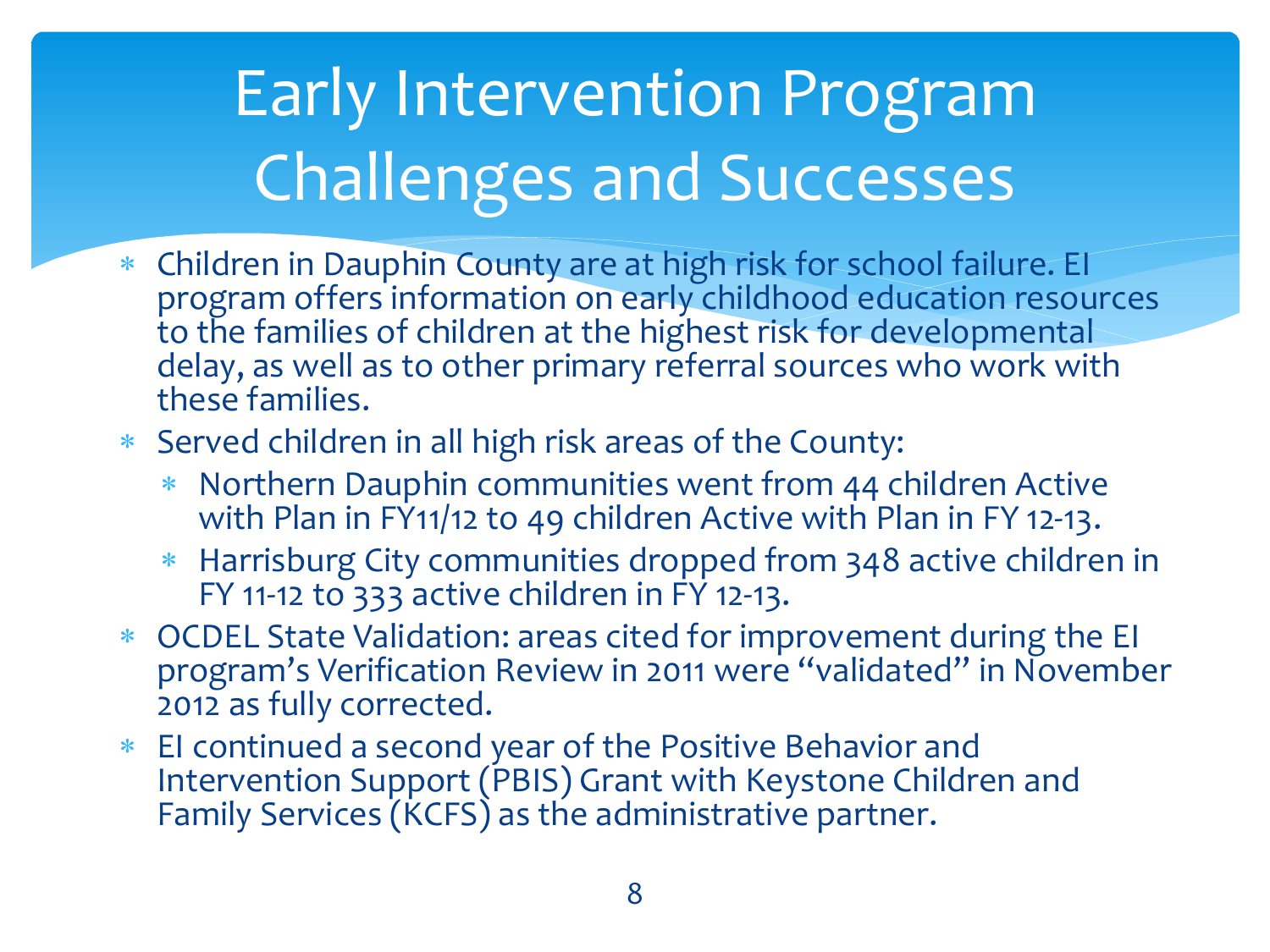### Early Intervention Data



Eligible for MA based on income or disability- 80.71% of children served

Eligible for MA and also enrolled in Waiver funding-- 26.59% of active children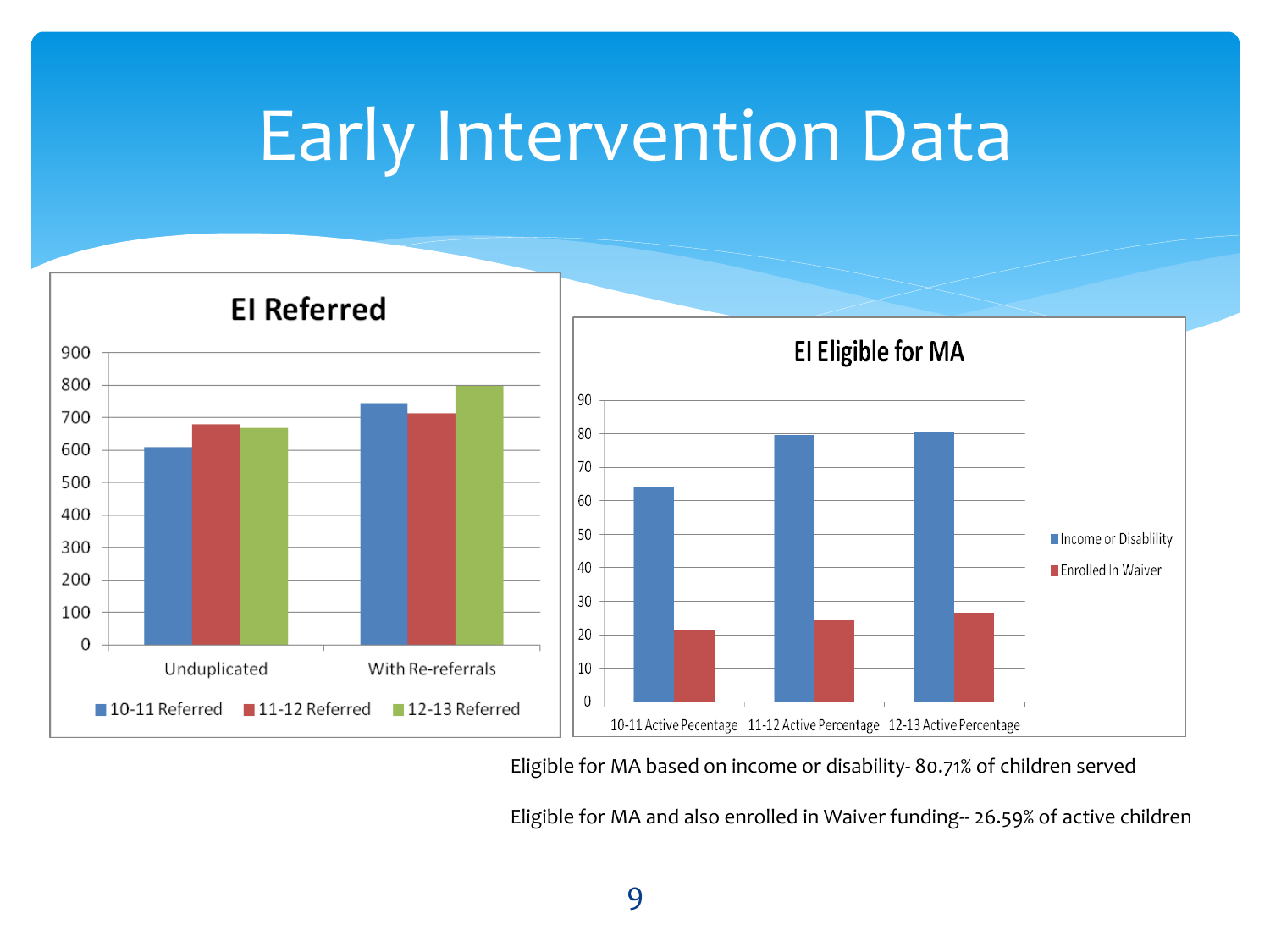### Mental Health Program Challenges

\* \$1.9 million dollars in budget cuts were implemented with a significant impact on residential services.

| Residential Capacity by Level of Care |            |      |        |                             |    |    |            |
|---------------------------------------|------------|------|--------|-----------------------------|----|----|------------|
|                                       | <b>DSH</b> | EAC. | LTSR 1 | Forensic/SA CRR Max CRR Mod |    |    | <b>PCH</b> |
| 6/30/12                               | 35         |      | 23     | 22                          | 26 | 40 |            |
| 6/30/13                               | 35         |      |        | 16                          | 41 | 40 |            |

- \* Closed the Philhaven Clubhouse, reduced the # of Student Assistance evaluations at schools, reduced staffing and expenses at several residential programs.
- \* Incident reporting- total reported incidents decreased, but serious illness reports increased from 108 to 118 or 53.2 % of the reports to 60.5% of the reports in FY 12-13.
- Many MH services had decreased utilization in spite of not having direct funding cut.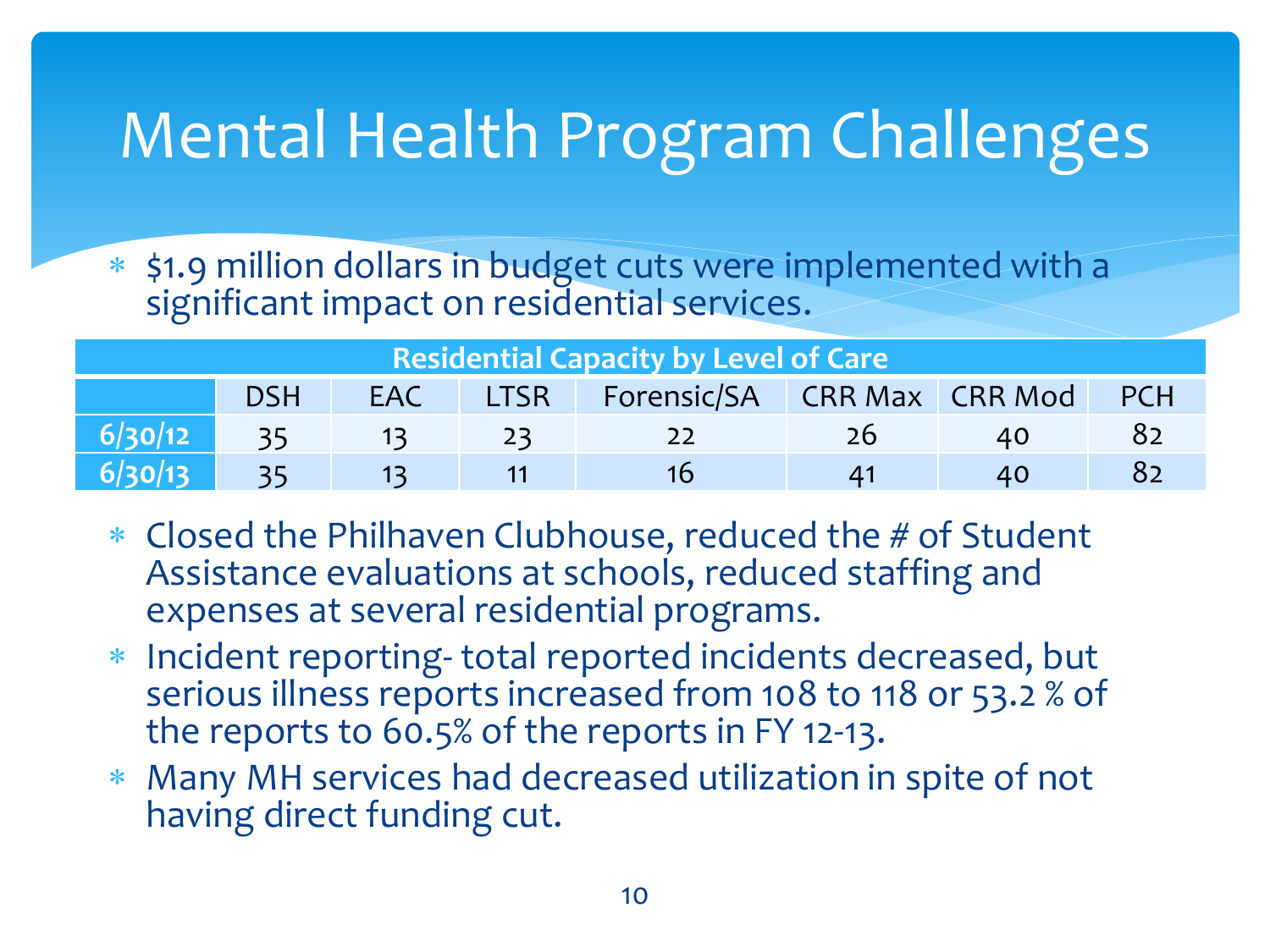# Mental Health Program Successes

- Adult residential: 50% of discharges were positive and recovery-oriented. Discharges due to a rule violation decreased from 3 in FY 11-12 to 2 persons in FY 12-13.
- Decreased length of stay in residential services.

| <b>Residential Service &amp;</b> | <b>Persons</b>    | <b>Mean</b>    | <b>Minimum</b> | <b>Maximum</b> |
|----------------------------------|-------------------|----------------|----------------|----------------|
| Capacity 11/12 12/13             | <b>Discharged</b> | Length of Stay | <b>LOS</b>     | <b>LOS</b>     |
| LTSR(23)(11)                     | 8/16              | 5.2/4.6        | .7/.1          | 10.1 / 13.6    |
| CRR(66)(97)                      | 69/67             | 1.6/1.0        | .01/.1         | 12.8 / 8.0     |
| <b>PCH/SCR (74)</b>              | 27/19             | 4.2/3.4        | .1/.3          | 20.3/16.0      |
| <b>Total</b>                     | 104/102           | 2.5/2.1        | .01/.01        | 20.3/16.0      |

 Successful diversion from state hospital level of care, 67 people referred, 14 admitted, 29 admitted to EAC, 24 diverted to community with MH services.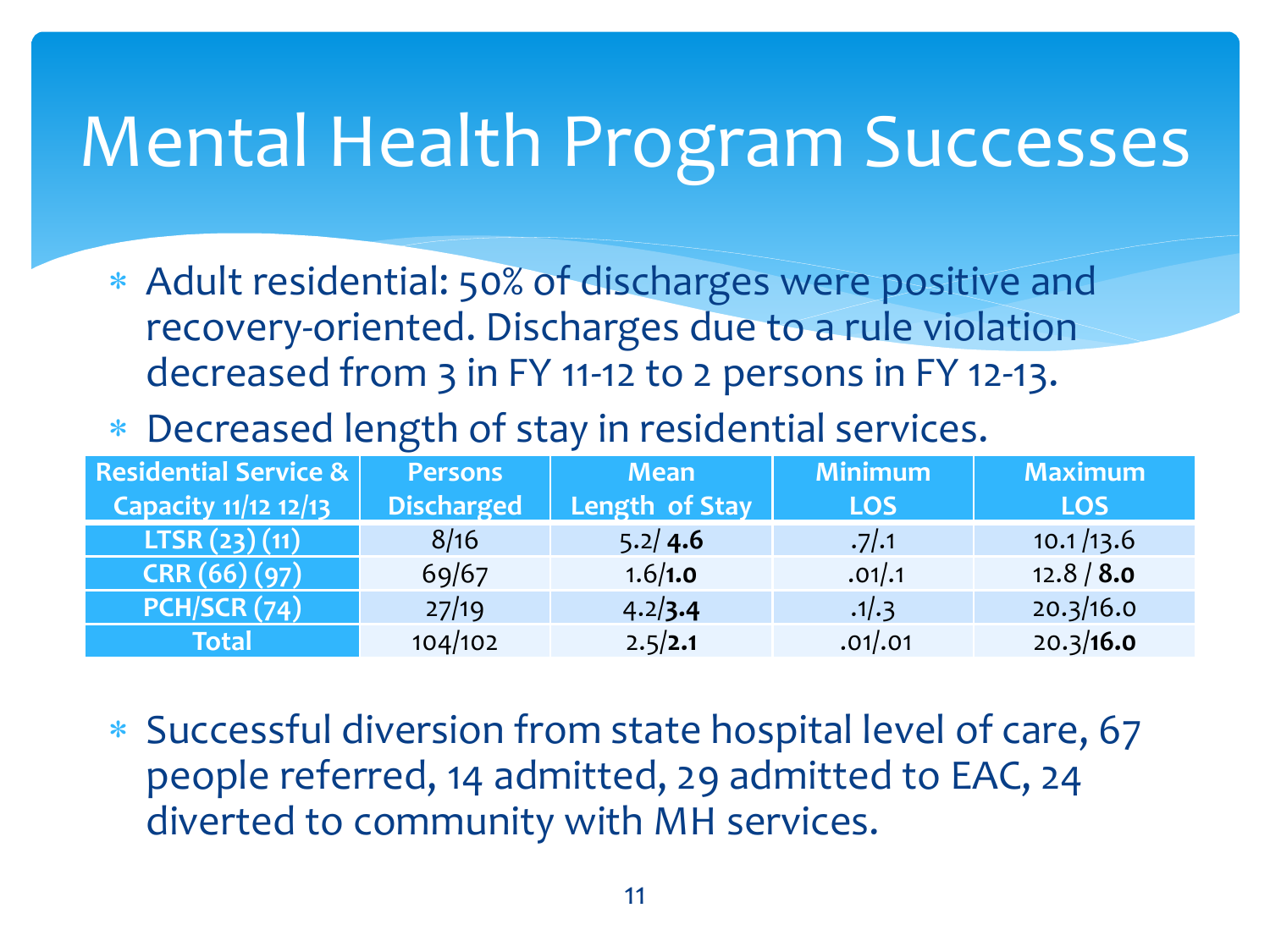# Mental Health Program Successes

- Dauphin County Community Support Program (CSP) Committee served as a primary support to the HOPE Troupe which provides education and stigma reduction through entertainment is accomplished by Helping Open People's Eyes (HOPE) about mental illness and to inspire hope and healing.
- Reduced the use of Children's RTF to approximately 30 youth (down from 40 youth in FY 2011-12) and has been below 30
- Consultation with CMU 45 child-specific meetings were held between the County and their MH case manager/supervisor prior to a multi-system interagency team meeting. With better preparation, a community-based alternative was approved or pursued for 18 children and their families versus out of home placement.
- During this past fiscal year, there were a total of 64 youth discharged from Multisystemic Therapy services. Forty-five (45) of the 64 discharges or 70% were considered successful.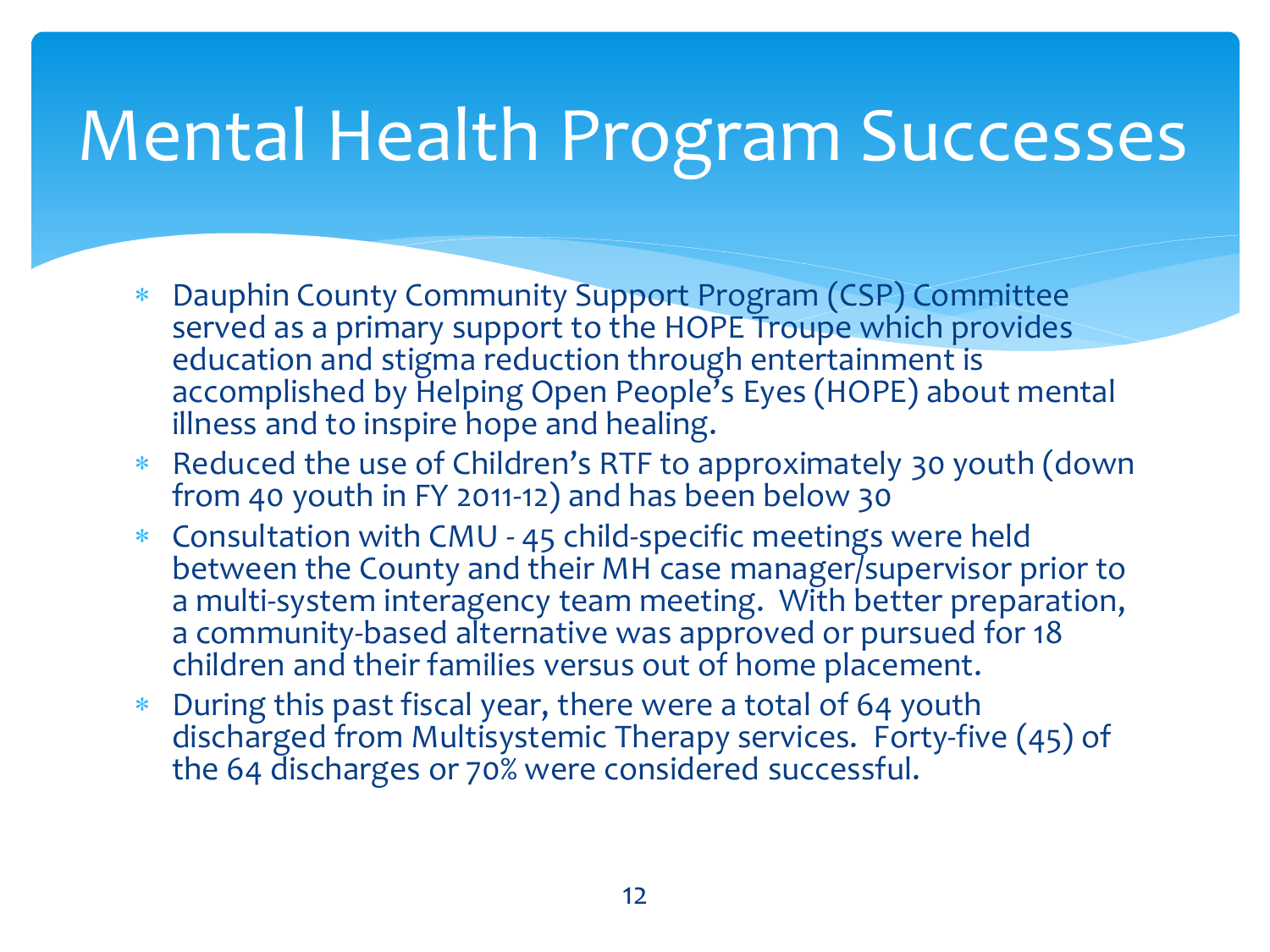# MH Program Data Persons Served

| <b>Service Type</b>                             | 2009-10        | 2010-11        | 2011-12        | 2012-13 |
|-------------------------------------------------|----------------|----------------|----------------|---------|
| <b>Administrative Management</b>                | 3389           | 3500           | 3304           | 3512    |
| <b>Resource Coordination</b>                    | 475            | 477            | 528            | 458     |
| <b>Intensive Case Management</b>                | 595            | 575            | 563            | 548     |
| <b>Outpatient</b>                               | 993            | 970            | 800            | 795     |
| Inpatient                                       | 6              | 7              | 5              | 15      |
| <b>Partial Hospitalization</b>                  | 70             | 74             | 67             | 54      |
| <b>Community Residential</b>                    | 403            | 436            | 413            | 401     |
| <b>Community Employment</b>                     | 28             | 22             | 12             | 9       |
| <b>Facility-Based Vocational Rehabilitation</b> | 36             | 35             | 27             | 17      |
| <b>Social Rehabilitation</b>                    | 504            | 483            | 480            | 421     |
| <b>Family Support</b>                           | 9              | 8              | 8              | 5       |
| <b>Family-Based Mental Health Services</b>      | $\overline{O}$ | $\overline{O}$ | $\overline{O}$ | 1       |
| <b>Crisis Intervention</b>                      | 2344           | 2394           | 2457           | 2023    |
| <b>Emergency Services</b>                       | 1005           | 1026           | 1052           | 1321    |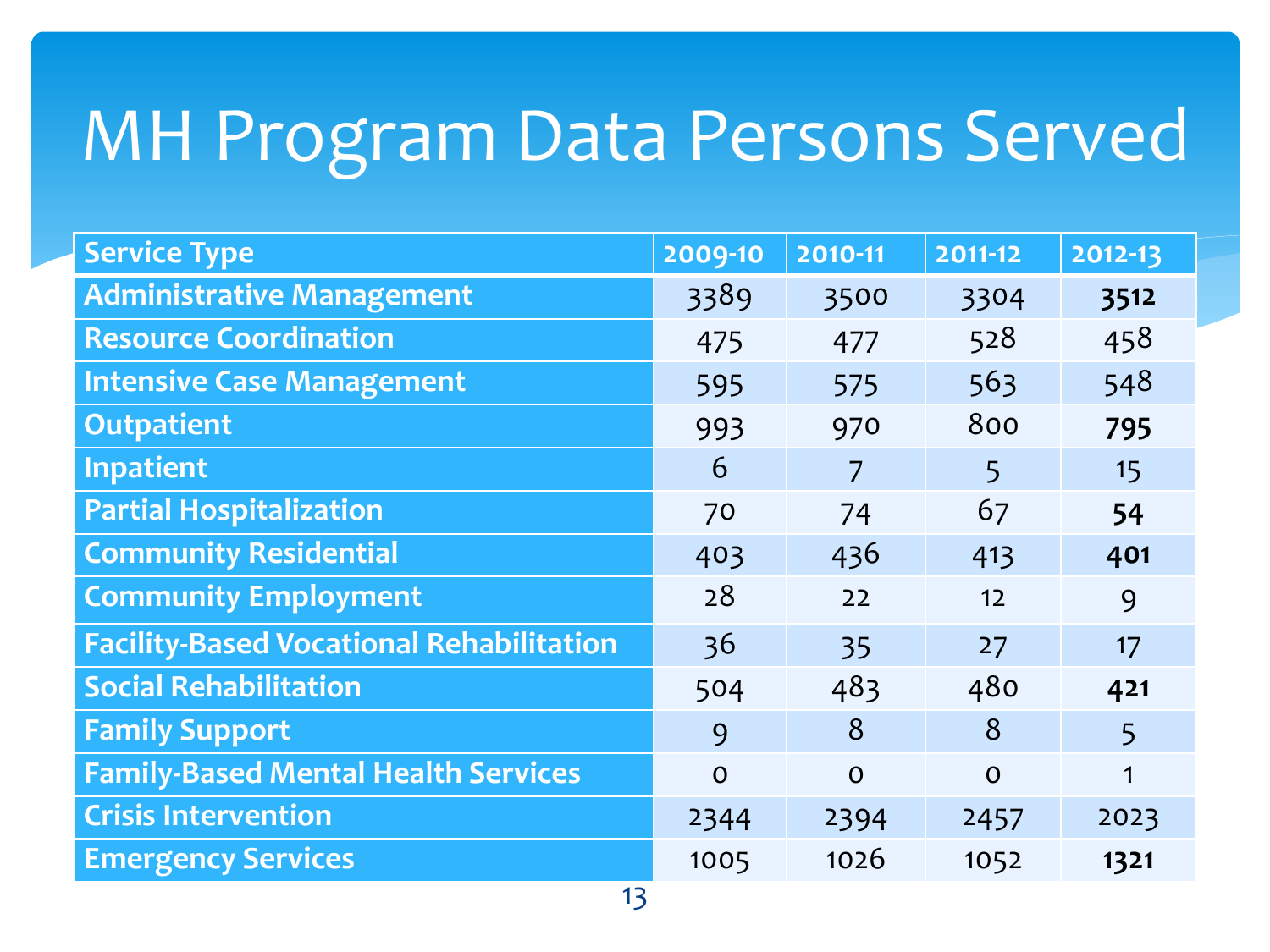# MH Expense Data

| <b>MH Cost Center</b>             | <b>Costs 2011-2012</b> | Costs 2012-2013 |
|-----------------------------------|------------------------|-----------------|
| <b>Administrators Office</b>      | 968,232                | 1,012,180       |
| <b>Community Services</b>         | 570,026                | 514,396         |
| <b>Resource Coordination</b>      | 353,002                | 340,373         |
| <b>Outpatient</b>                 | 887,213                | 768,848         |
| <b>Inpatient</b>                  | 102,050                | 160,089         |
| <b>Partial Hospitalization</b>    | 261,596                | 196,348         |
| <b>Emergency Services</b>         | 652,812                | 702,090         |
| <b>Crisis Intervention</b>        | 1,172,868              | 1,075,804       |
| <b>Facility Based Voc. Rehab.</b> | 107,560                | 95,693          |
| <b>Community Residential</b>      | 11,027,011             | 9,947,592       |
| <b>Social Rehab.</b>              | 2,457,118              | 2,185,786       |
| <b>Family Support Services</b>    | 52,430                 | 49,729          |
| <b>Intensive Case Mngmt</b>       | 574,412                | 669,813         |
| <b>Family Based Services</b>      | $\mathbf O$            | 6,030           |
| <b>Administrative Mngmt</b>       | 1,590,775              | 1,585,585       |
| <b>Community Employment</b>       | 40,954                 | 49,400          |
| <b>COUNTY MH TOTAL</b>            | \$20,818,059           | \$19,359,756    |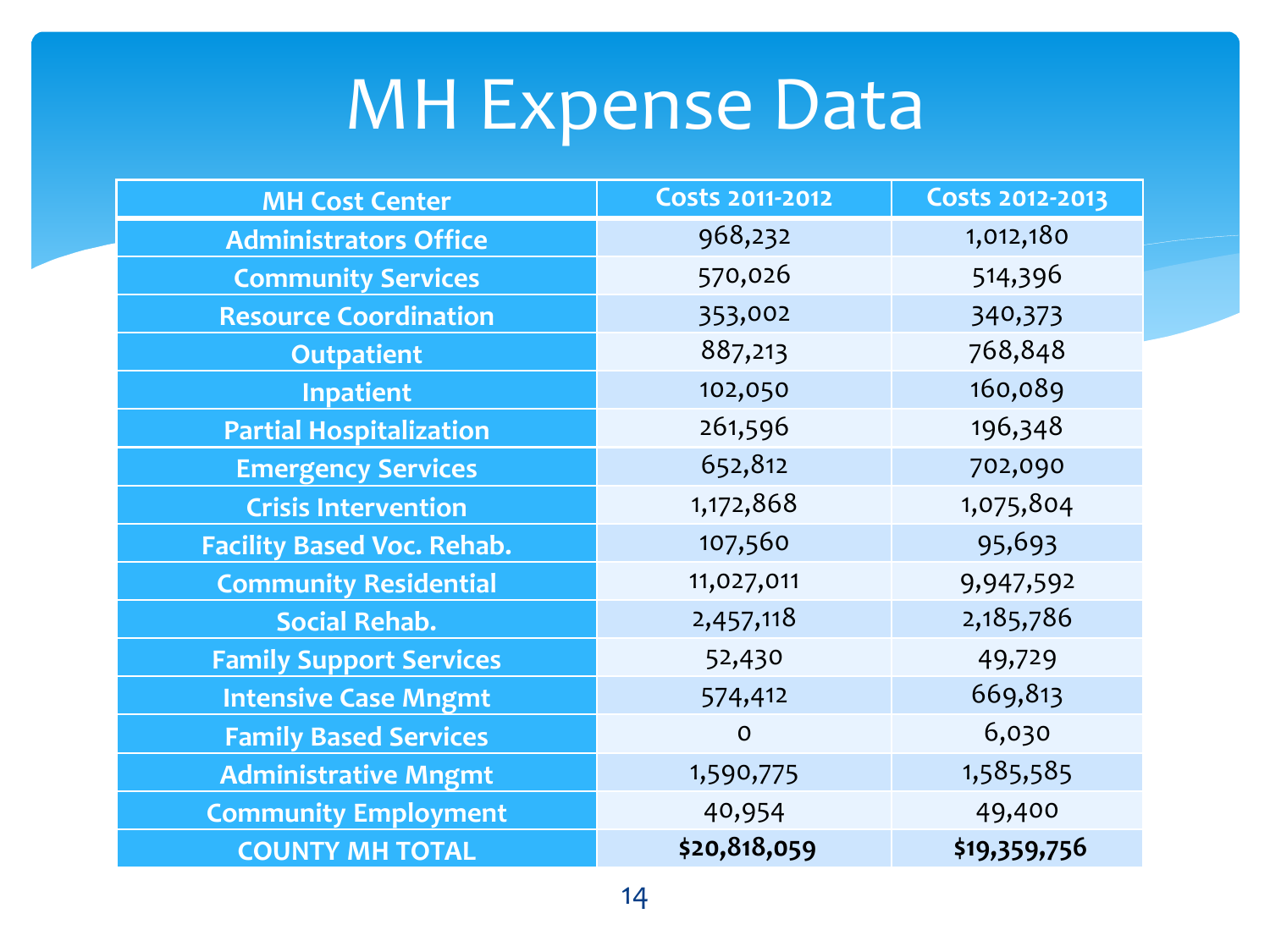# Crisis Intervention Program

- In FY 12-13, 42% of all Crisis contacts were for persons who were first time consumers of crisis services.
- \* 1853 or 41% of all contacts resulted in commitments because of level of risk. The number of actual hospitalizations was 1780 because some persons initially under commitment were diverted to other dispositions/treatments.
- The Bridge Project resulted in 264 referrals. An Inpatient Readmission Committee analyzed bridge project data in order to determine the impact on hospital readmission rates and other factors related to recovery and stabilization. 125 persons in the Bridge Program had at least 1 readmission within a 30 day period.
- Crisis continued their efforts as part of the Critical Incident Stress Management (CISM) Team, and Disaster Coordination and Outreach Response Team (DCORT)
- After two years of planning and development, the CI program converted to a digital record system during FY 12-13.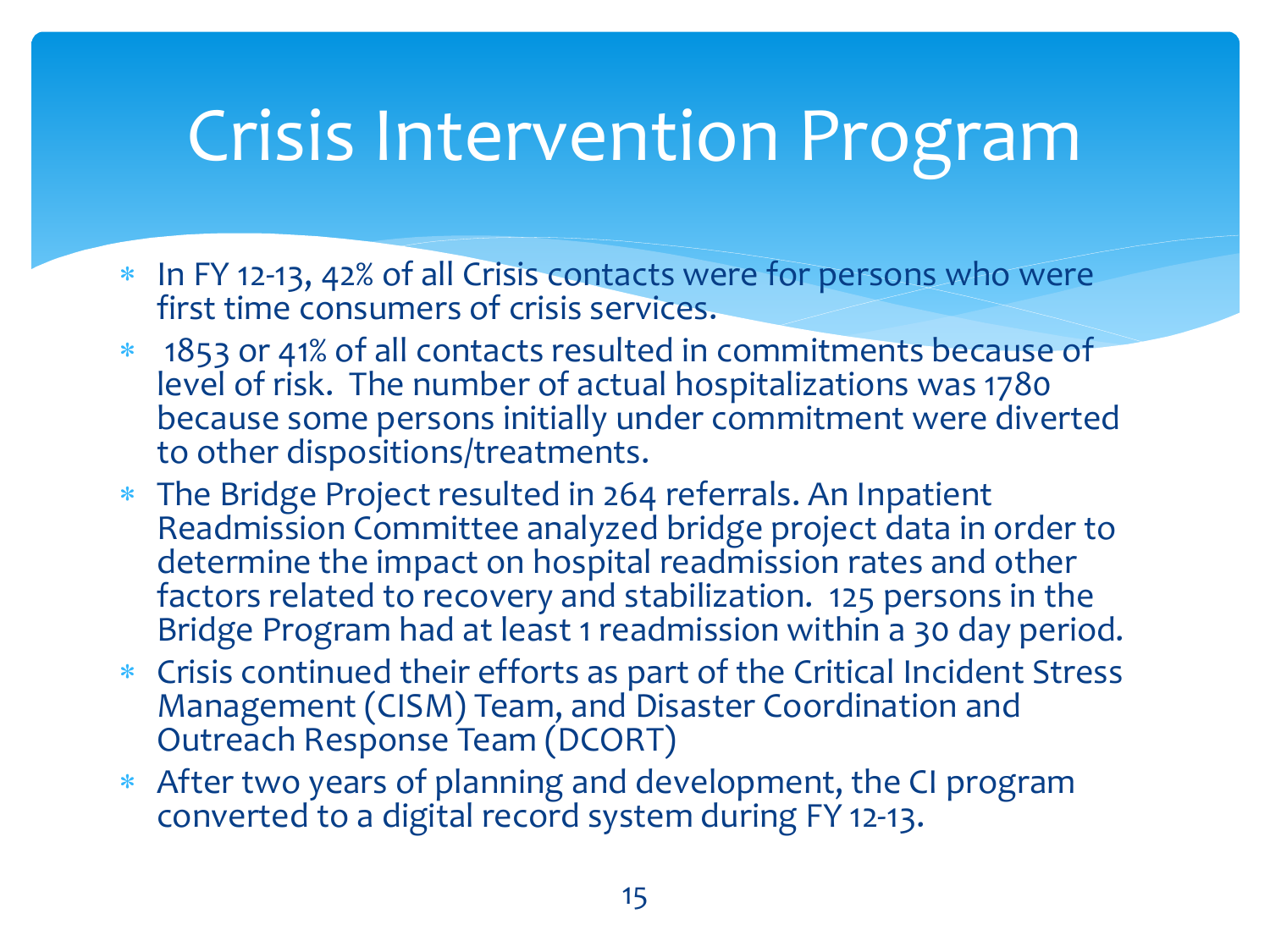### Crisis Data



#### **Referral Sources**



#### **Final Disposition of Cases**



902

101<sup>64</sup>

51 22